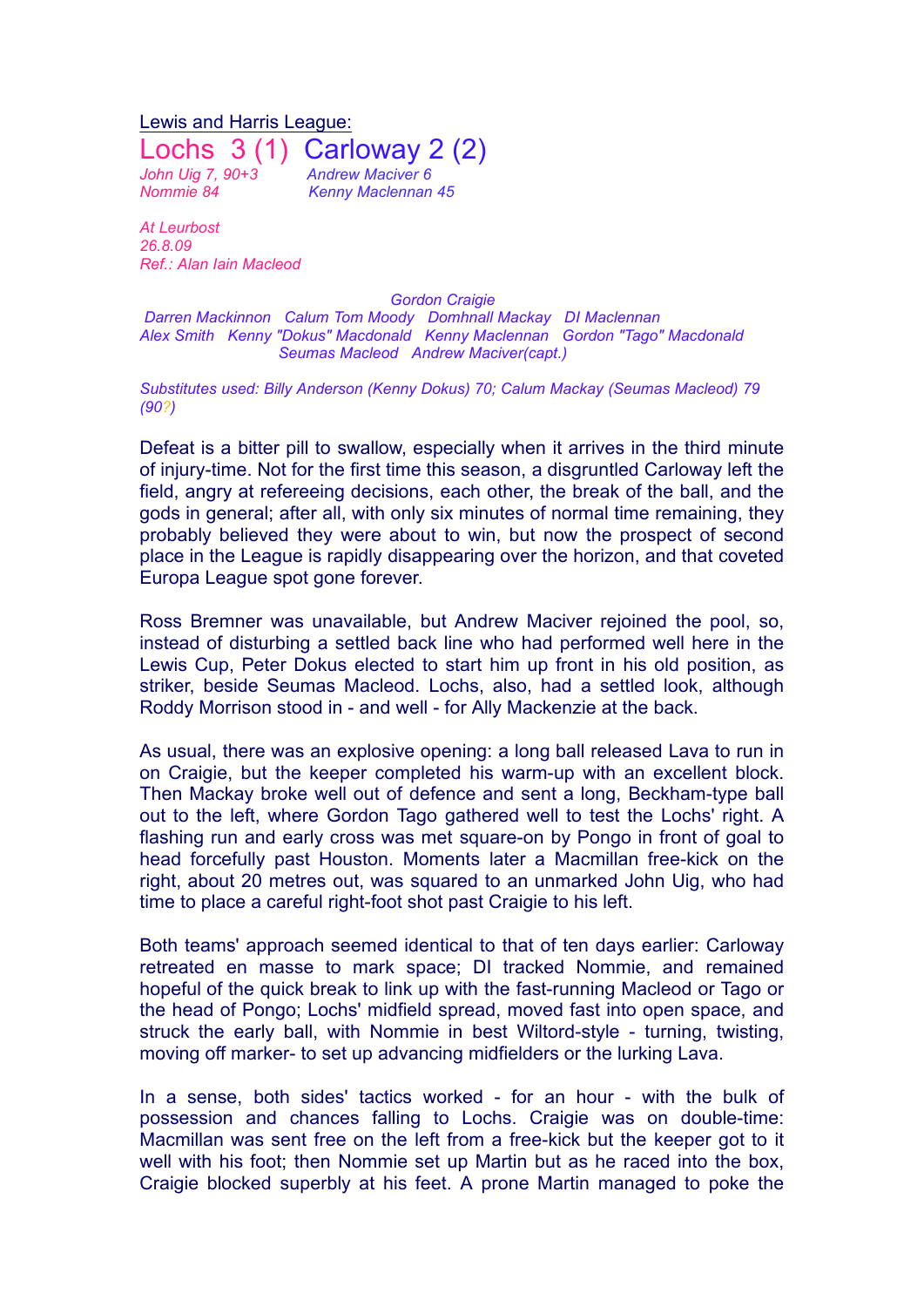rebound towards goal but it was booted clear. Tago eluded his marker on the left to cross but Macleod headed well over, before a Pongo turn and shot just went past. Robert Mackenzie shot over when well-placed; then Lava converted on the half-hour, only to be ruled off-side.

On half-time Kenny Beag found Alex Smith running on the left, before moving swiftly into the box to meet the crossed return about 6 metres out on the righthand side and volley it past a helpless Houston.

Right away, na Gormaich almost increased their lead when a Calum Tom header from a corner was cleared off the line but the pattern of play simply continued from the first half. If anything, Lochs' pressure inexorably increased, with Kenny Beag operating totally in a Makalele role, and Gordon Tago as an auxiliary left-back. The Blues' midfield effectively disappeared, and, with Pongo tiring, Macleod was left like Napoleon on Elba up front. However, Lochs had to wait till 67 minutes before their first clear chance came when Tippex had a great run from the back, but shot past. Then Lava took advantage of a lucky break of the ball to home in on goal but muffed his final touch. A moment later he mishit again in front of goal.

Carloway' s intentions were plain when a defender, Calum Mackay, replaced Macleod. Just when it seemed Carloway might hold out, the breakthough came in the most straightforward of ways, Nommie converting at the near post from a corner on the right. The Blues' last real push led to a scramble in the box from a corner, with the ball finally being cleared off the line, yet again, and away. In the last two minutes of normal time, Lochs had a strong penalty claim denied when Calum Tom appeared to bring down Lava as he moved past him in the box, then Craigie seemed to have saved a point for Carloway at the death with a brilliant save to his right from a Lava header directly in front of goal.

Nevertheless, the clincher came with a John Uig strike which was a mirror image of his first goal. A disputed free-kick on the left was slipped in to him, unmarked 20 metres out, and his strong right-foot drive went through a ruck of players to beat an unsighted Craigie low to his right.

Many of the comments about the Lewis Cup game apply here, only this time it was the Claret and Blues' turn to score more goals, hence win. The match was won, and lost, in the midfield. In the first half, there was little between the sides, but the gap in performance lengthened considerably in the second. It is to Lochs' credit that they are relentless till the final whistle, always seeking a goal, never conceding.

Even if Carloway had scored a third, or a fourth - and they could well have, if St. Christopher was a kinder patron saint - Lochs would still have sought ultimate victory. There were no mistakes this time at the back, and the performance of the midfield was exemplary. Fortunately for Carloway, David Martin had a quieter game than usual and Lava's fine tuning was out, but Nommie and David Macmillan were as elusive and inventive as ever, and were largely responsible for this win.